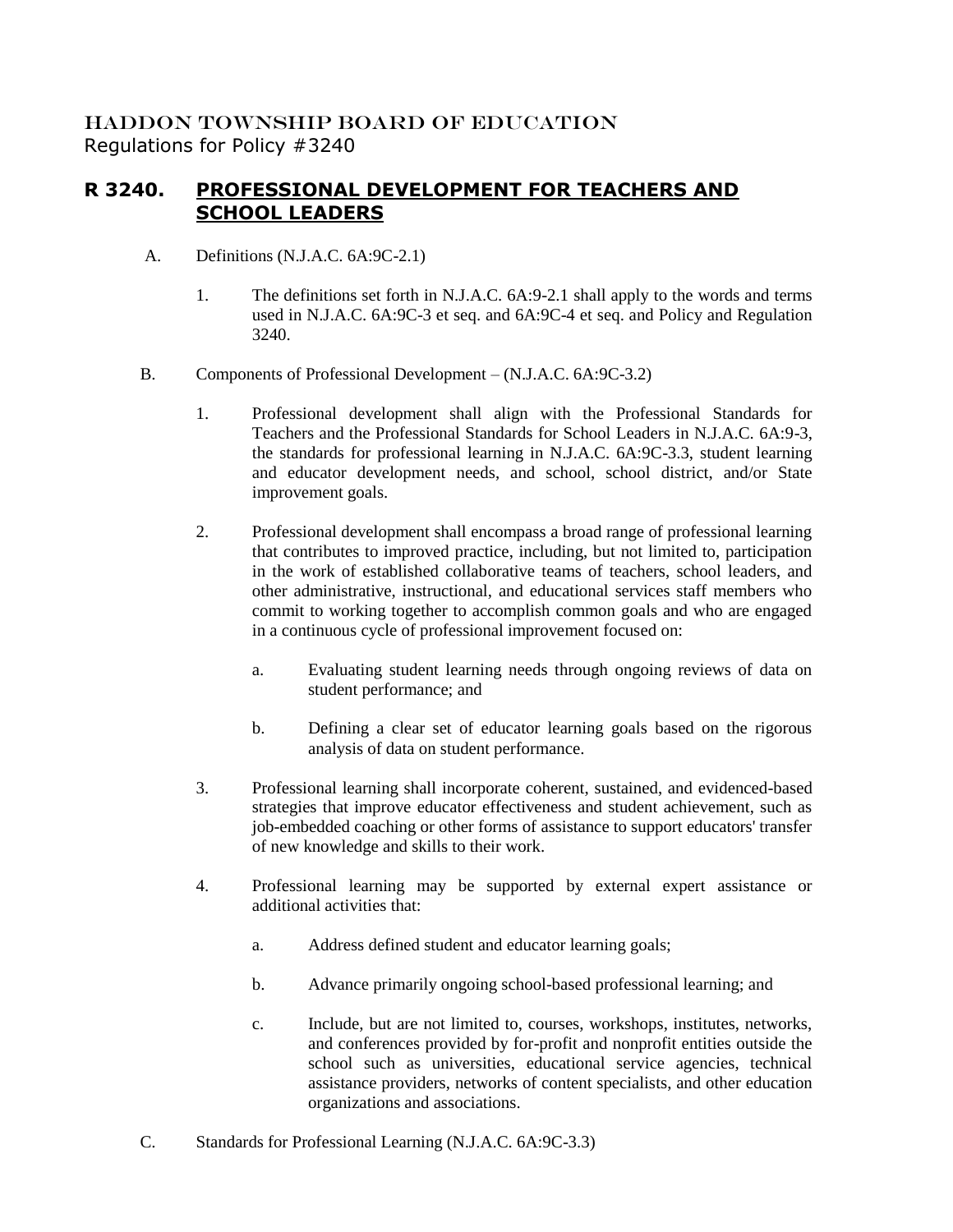- 1. Professional learning that increases educator effectiveness and improves results for all students shall be guided by the following standards:
	- a. Learning communities: Occurs within learning communities committed to continuous improvement, collective responsibility, and goal alignment;
	- b. Leadership: Requires skillful leaders who develop capacity, advocate, and create support systems for professional learning;
	- c. Resources: Requires prioritizing, monitoring, and coordinating resources for educator learning;
	- d. Data: Uses a variety of sources and types of student, educator, and system data to plan, assess, and evaluate professional learning;
	- e. Learning designs: Integrates theories, research, and models of human learning to achieve its intended outcomes;
	- f. Implementation: Applies research on change and sustains support for implementation of professional learning for long-term change; and
	- g. Outcomes: Aligns its outcomes with educator performance and student curriculum standards.
- D. Requirements for and Implementation of Teachers' Individual Professional Development Plans (N.J.A.C. 6A:9C-4.4)
	- 1. Each teacher shall be guided by an individualized Professional Development Plan (PDP), pursuant to N.J.S.A. 18A:6-128.a, which shall include at least twenty hours per year of qualifying experiences. The twenty-hour annual requirement shall be based on the length of full-time employment and reduced by a pro rata share reflecting part-time employment, or an absence, including the use of family or medical leave.
	- 2. The content of each individual PDP shall be developed by each teacher's supervisor in consultation with the teacher and shall align with the Professional Standards for Teachers in N.J.A.C. 6A:9-3 and the Standards for Professional Learning in N.J.A.C. 6A:9C-3.3.
	- 3. Each teacher's individual PDP shall be updated annually no later than October 31, except:
		- a. If the teacher is hired after October 1, the PDP shall be developed within twenty-five working days of his or her hire.
	- 4. The individual PDP shall be modified during the year, as necessary, and shall specify at least:
		- a. One area for development of professional practice derived from the results of observations and evidence accumulated through the teacher's annual performance evaluation; and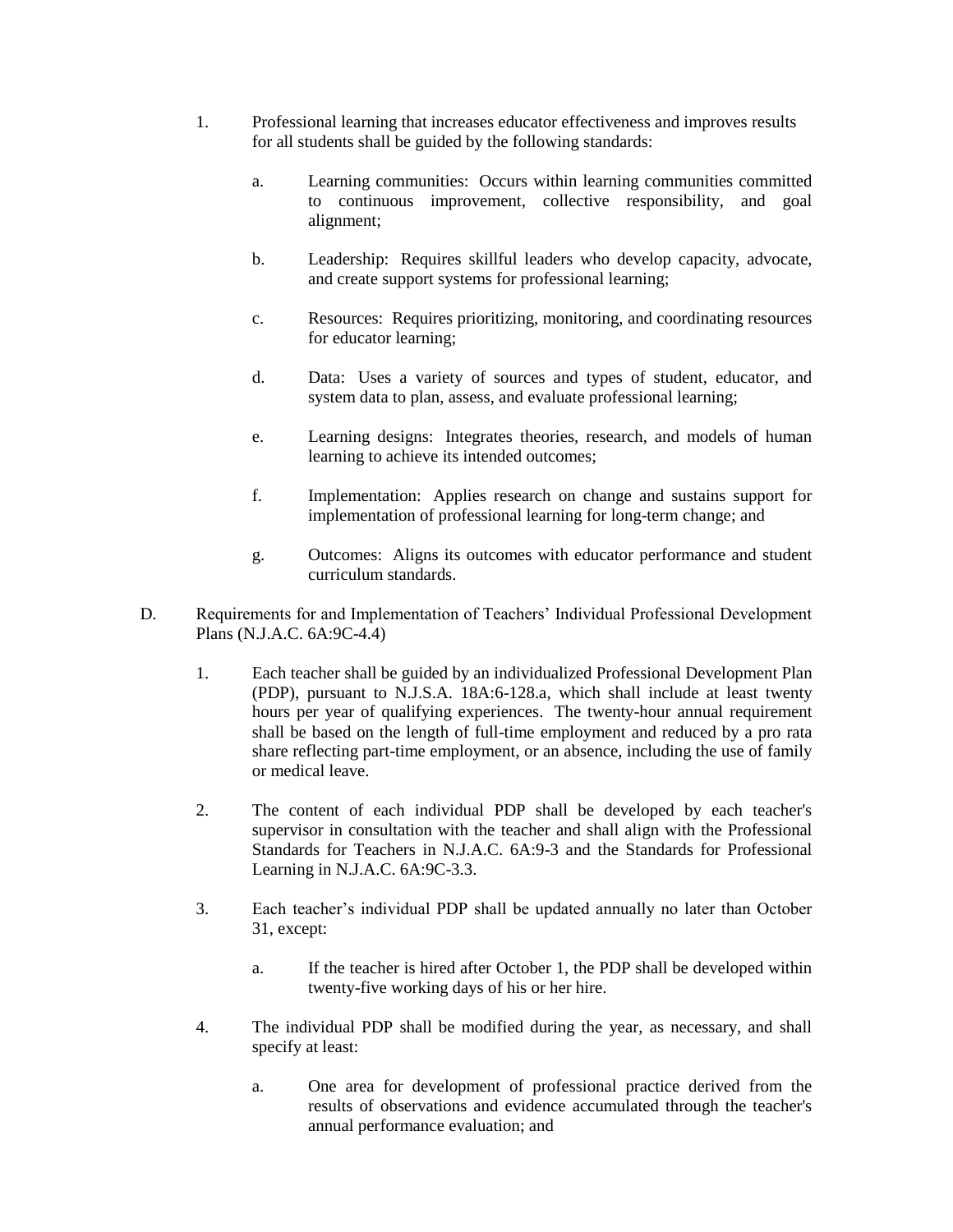- b. One area for development of professional practice derived from individual, collaborative team, school, or school district improvement goals.
- 5. Progress on the individual PDP shall be discussed at the annual summary conference, pursuant to N.J.A.C. 6A:10-2.4, but may occur more frequently throughout the year.
- 6. Evidence of progress toward meeting the requirements of the teacher's individual PDP may be provided by the teacher and/or his or her designated supervisor, and shall be reviewed as part of each annual summary conference.
- 7. A teacher's individual PDP goals may necessitate more than the recommended minimum requirements outlined in N.J.A.C. 6A:9C-4.
- 8. Additional hours of qualifying experiences may be required for teachers in lowperforming schools, as determined by the Commissioner of Education.
- 9. The teacher's designated supervisor shall:
	- a. Use the teacher performance evaluation process and the professional development planning process to monitor each teacher's progress in meeting the professional development requirements and shall take appropriate steps to assure such progress. If a teacher's progress is found to be inadequate, the teacher's designated supervisor shall take appropriate remedial action by applying sound and accepted principles of progressive supervision and other appropriate means; and
	- b. Maintain accurate records of each teacher's progress in meeting the individual professional development requirements, pursuant to N.J.AC. 6A:9C-4.3 and N.J.A.C. 6A:9C-4.4. Such records shall include a copy of each teacher's current PDP and timeline, as well as any documentation and evidence showing the teacher's progress toward meeting the plan's requirements.
- 10. If a teacher leaves the employ of one New Jersey school district and is hired by another, the previous employing school district shall share with the new employing school district the teacher's individual PDP and all supporting documentation. If the current individual PDP is found to be unsuitable to the teacher's new assignment, the new employing school district shall ensure a revised individual PDP and timeline is created in accordance with N.J.A.C. 6A:9C-4.4.
- E. School-Level Plans for Professional Development Implementation (N.J.A.C. 6A:9C-4.2)
	- 1. The Principal shall oversee the development and implementation of a plan for school-level professional development and shall ensure:
		- a. The school-level professional development plan includes a description of school-level and team-based professional learning aligned with identified school goals, and includes teacher and student learning needs; and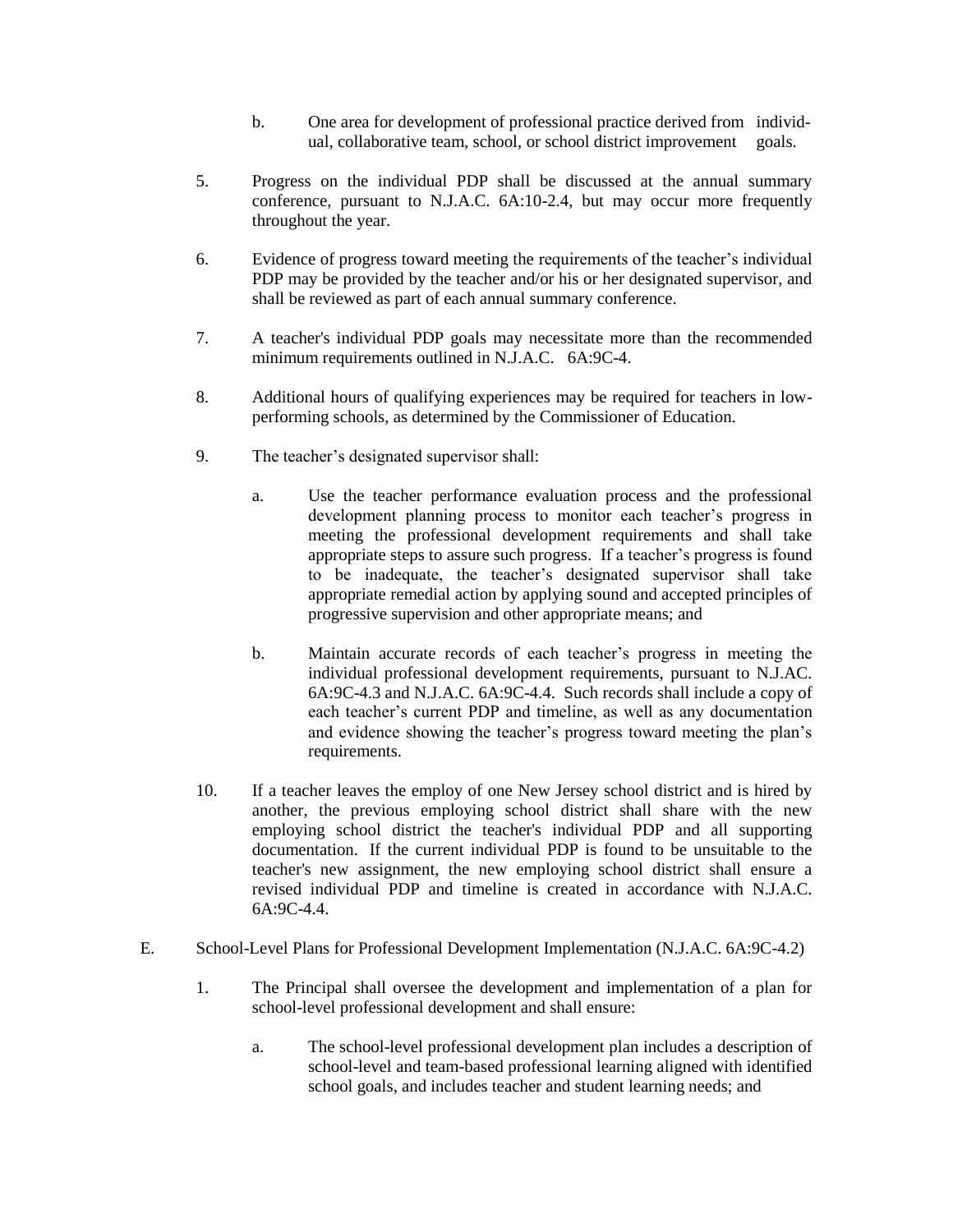- b. All teachers receive the necessary opportunities, support, and resources to complete individual professional development requirements pursuant to N.J.A.C. 6A:9C-4.4(a).
- 2. The school-level plan shall become part of the school district plan for professional development overseen and reviewed by the Superintendent of Schools.
- F. Requirements for District-Level Plans for Professional Development Implementation (N.J.A.C. 6A:9C-4.2)
	- 1. The school district plan shall provide information on school-level and districtwide professional development learning opportunities, the resources being allocated toward their support, a justification for the expenditures, and include any professional development required by statute or regulation.
	- 2. The Superintendent of Schools or designee shall oversee the development and implementation of the school district plan to address the school district's professional development needs and shall review on an annual basis the school district plan to assess its effectiveness and revise it, as necessary, to meet the school district's learning goals for students, teachers, and school leaders.
	- 3. When overseeing and reviewing the school district plan, the Superintendent or designee shall:
		- a. Review school-level professional development plans;
		- b. Assess the learning needs of students, teachers, and school leaders based on educator evaluation data, school-level plans, and data from schooland district-level performances;
		- c. Plan, support, and implement professional learning activities that address the New Jersey Student Learning Standards, and that align with the Standards for Professional Learning in N.J.A.C. 6A:9C-3.3 and the Professional Standards for Teachers and School Leaders in N.J.A.C. 6A:9-3;
		- d. Develop and update, as necessary, the district mentoring plan for nontenured teachers including novice professional teachers who hold a CE or CEAS, in accordance with N.J.A.C. 6A:9C-5.3;
		- e. Present the plan to the Board of Education to review for fiscal impact; and
		- f. Certify annually to the Department of Education, through a statement of assurance, that the school district is meeting the requirements for the school district plan as set forth in N.J.A.C. 6A:9C-4.2 and that it includes requirements of the district mentoring plan pursuant to N.J.A.C. 6A:9C-5.3.
	- 4. School districts sending to the same middle and/or high school may form a regional consortium to develop one district-wide plan based on the sending schools' plans.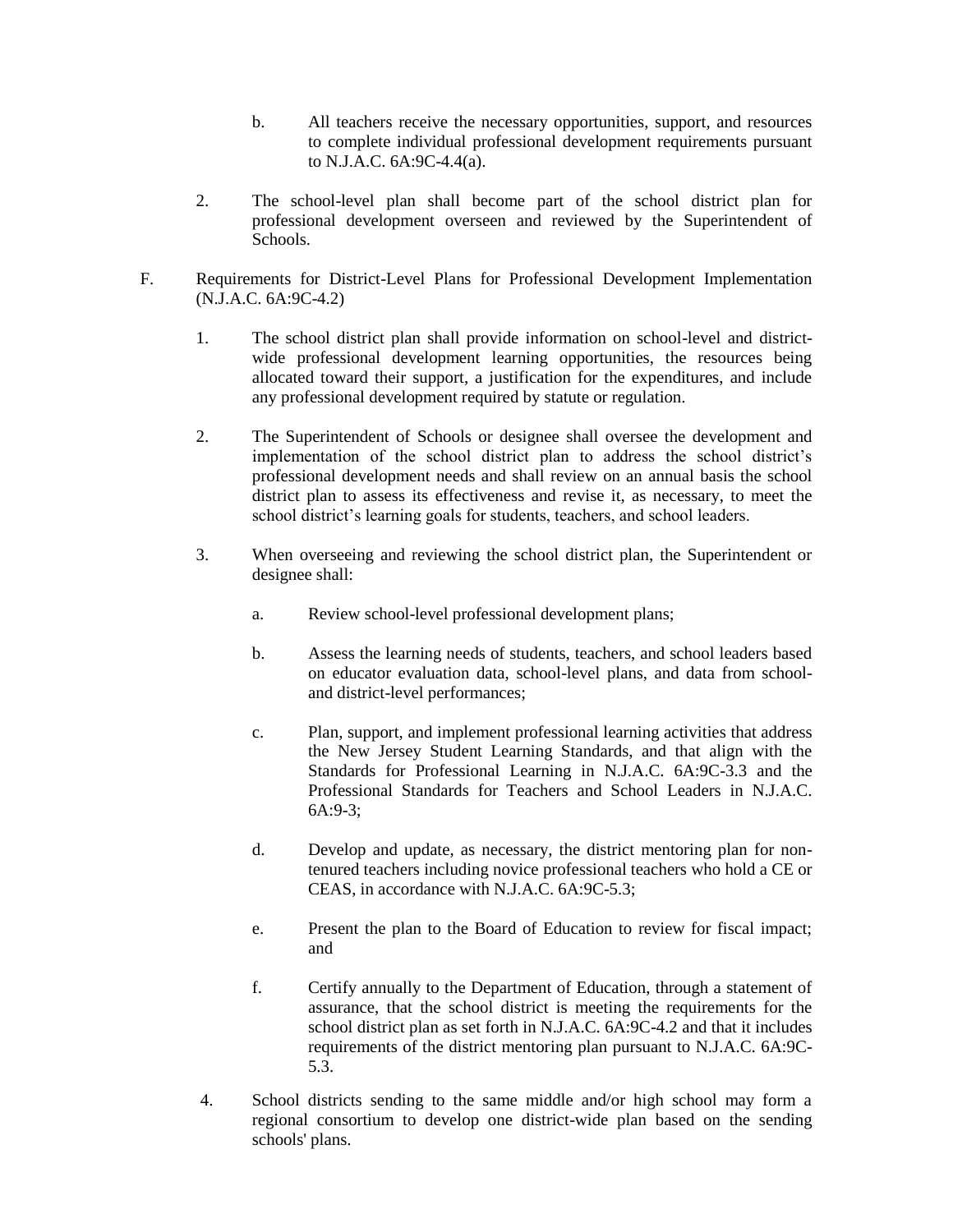- G. Requirements for and Implementation of School Leaders' Professional Development Plans (N.J.A.C. 6A:9C-4.3)
	- 1. Each school leader shall create, implement, and complete an individual PDP that:
		- a. Aligns with the Professional Standards for School Leaders set forth in N.J.A.C. 6A:9-3.4 and the Standards for Professional Learning in N.J.A.C. 6A:9C-3.3;
		- b. Derives from the results of observations, evidence, and recommendations included in the annual performance evaluation of the school leader;
		- c. Identifies professional learning goals that address specific individual, school, or school district goals;
		- d. Grounds professional learning in objectives related to improving teaching, learning, and student achievement, and aligns to the school and/or school district plan for professional development; and
		- e. Includes training on: school law, ethics, and governance pursuant to N.J.S.A. 18A:26-8.2 and other statutory requirements related to student safety, bullying and harassment, and well-being.
	- 2. Each school leader's individual PDP shall be developed by October 31 except:
		- a. If the school leader is hired after October 1, the PDP shall be developed within twenty-five working days of his or her hire.
	- 3. The Superintendent of Schools shall develop an individual PDP for review by the Board of Education. In developing the individual PDP, the following process shall be followed:
		- a. The Board shall review the Superintendent's individual PDP, including the individual training needs pursuant to N.J.A.C. 6A:9C-4.3(a)5, and shall ensure the individual PDP aligns to school district goals and to the school district's plan for professional development.
		- b. The Superintendent shall submit annually to the Board evidence of progress toward completion of the individual PDP. The Superintendent also shall submit every three to five years, depending on the length of his or her contract with the Board, summative evidence of plan completion.
		- c. The Superintendent may appeal to the Executive County Superintendent if he or she disagrees with the Board regarding PDP contents or progress toward completion. The Executive County Superintendent shall have final decision-making authority on all such matters.
	- 4. Each leader whose position require a Principal or supervisor endorsement, or whose position requires a Chief School Administrator endorsement but who does not serve as a Chief School Administrator or Superintendent of a school district, shall develop in collaboration with his or her designated supervisor an individual